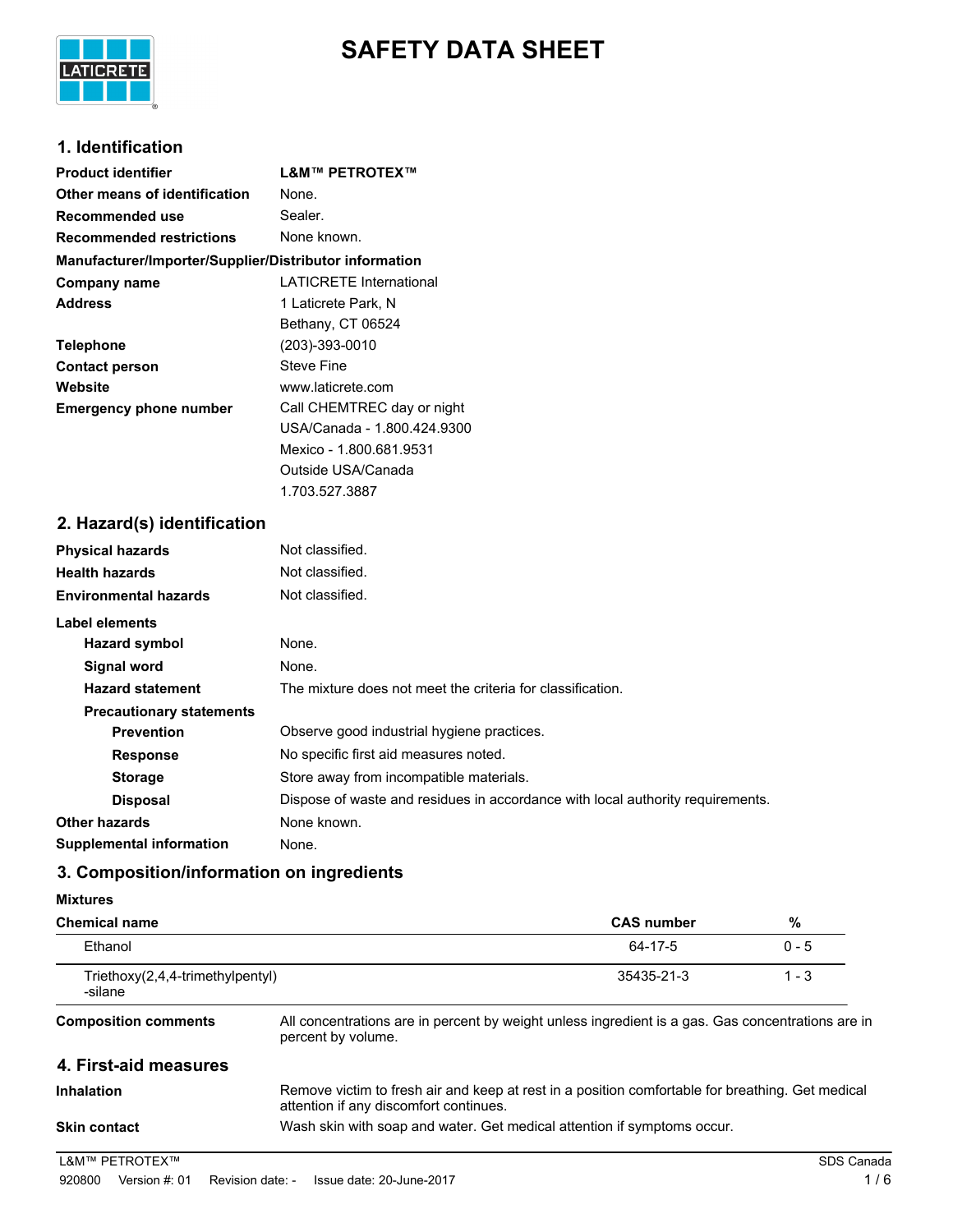| Eye contact                                                                  | Flush eyes thoroughly with water for at least 15 minutes. Get medical attention if symptoms<br>persist.             |
|------------------------------------------------------------------------------|---------------------------------------------------------------------------------------------------------------------|
| Ingestion                                                                    | Rinse mouth. Do not induce vomiting. Get medical attention if any discomfort continues.                             |
| <b>Most important</b><br>symptoms/effects, acute and<br>delayed              | Symptoms include redness, itching and pain.                                                                         |
| Indication of immediate<br>medical attention and special<br>treatment needed | Treat symptomatically.                                                                                              |
| <b>General information</b>                                                   | Ensure that medical personnel are aware of the material(s) involved, and take precautions to<br>protect themselves. |
| 5. Fire-fighting measures                                                    |                                                                                                                     |
| Suitable extinguiching medic                                                 | $\Lambda$ leabel resistant foam $\Lambda$ later foa. Druchemieal pouder, Carbon dievide (CO2)                       |

| Suitable extinguishing media                                     | Alcohol resistant foam. Water fog. Dry chemical powder. Carbon dioxide (CO2).                                                                                        |
|------------------------------------------------------------------|----------------------------------------------------------------------------------------------------------------------------------------------------------------------|
| Unsuitable extinguishing<br>media                                | Do not use water jet as an extinguisher, as this will spread the fire.                                                                                               |
| Specific hazards arising from<br>the chemical                    | During fire, gases hazardous to health may be formed.                                                                                                                |
| Special protective equipment<br>and precautions for firefighters | Self-contained breathing apparatus and full protective clothing must be worn in case of fire.                                                                        |
| <b>Fire fighting</b><br>equipment/instructions                   | In case of fire and/or explosion do not breathe fumes. Move containers from fire area if you can do<br>so without risk. Use water spray to cool unopened containers. |
| <b>General fire hazards</b>                                      | No unusual fire or explosion hazards noted.                                                                                                                          |

## **6. Accidental release measures**

| Personal precautions,<br>protective equipment and<br>emergency procedures | Wear appropriate protective equipment and clothing during clean-up. Ensure adequate ventilation.<br>Local authorities should be advised if significant spillages cannot be contained.                                                             |
|---------------------------------------------------------------------------|---------------------------------------------------------------------------------------------------------------------------------------------------------------------------------------------------------------------------------------------------|
| <b>Methods and materials for</b><br>containment and cleaning up           | Large Spills: Stop the flow of material, if this is without risk. Dike the spilled material, where this is<br>possible. Absorb in vermiculite, dry sand or earth and place into containers. Following product<br>recovery, flush area with water. |
|                                                                           | Small Spills: Wipe up with absorbent material (e.g. cloth, fleece). Clean surface thoroughly to<br>remove residual contamination.                                                                                                                 |
| <b>Environmental precautions</b>                                          | Never return spills in original containers for re-use. For waste disposal, see Section 13 of the SDS.<br>Environmental manager must be informed of all major releases.                                                                            |
| 7. Handling and storage                                                   |                                                                                                                                                                                                                                                   |
| <b>Precautions for safe handling</b>                                      | Do not breathe mist or vapour. Do not get in eyes, on skin, on clothing. Use with adequate<br>ventilation. Wear appropriate personal protective equipment. Observe good industrial hygiene<br>practices.                                          |
| Conditions for safe storage,<br>including any incompatibilities           | Keep container tightly closed. Store in a cool and well-ventilated place.                                                                                                                                                                         |

# **8. Exposure controls/personal protection**

#### **Occupational exposure limits**

| US. ACGIH Threshold Limit Values                                              |             |                                                                                                               |
|-------------------------------------------------------------------------------|-------------|---------------------------------------------------------------------------------------------------------------|
| <b>Components</b>                                                             | <b>Type</b> | Value                                                                                                         |
| Ethanol (CAS 64-17-5)                                                         | <b>STEL</b> | $1000$ ppm                                                                                                    |
| Canada. Alberta OELs (Occupational Health & Safety Code, Schedule 1, Table 2) |             |                                                                                                               |
| <b>Components</b>                                                             | Type        | Value                                                                                                         |
| Ethanol (CAS 64-17-5)                                                         | <b>TWA</b>  | 1880 mg/m3                                                                                                    |
|                                                                               |             | $1000$ ppm                                                                                                    |
| Safety Regulation 296/97, as amended)                                         |             | Canada. British Columbia OELs. (Occupational Exposure Limits for Chemical Substances, Occupational Health and |
| <b>Components</b>                                                             | <b>Type</b> | Value                                                                                                         |
| Ethanol (CAS 64-17-5)                                                         | <b>STEL</b> | 1000 ppm                                                                                                      |
|                                                                               |             |                                                                                                               |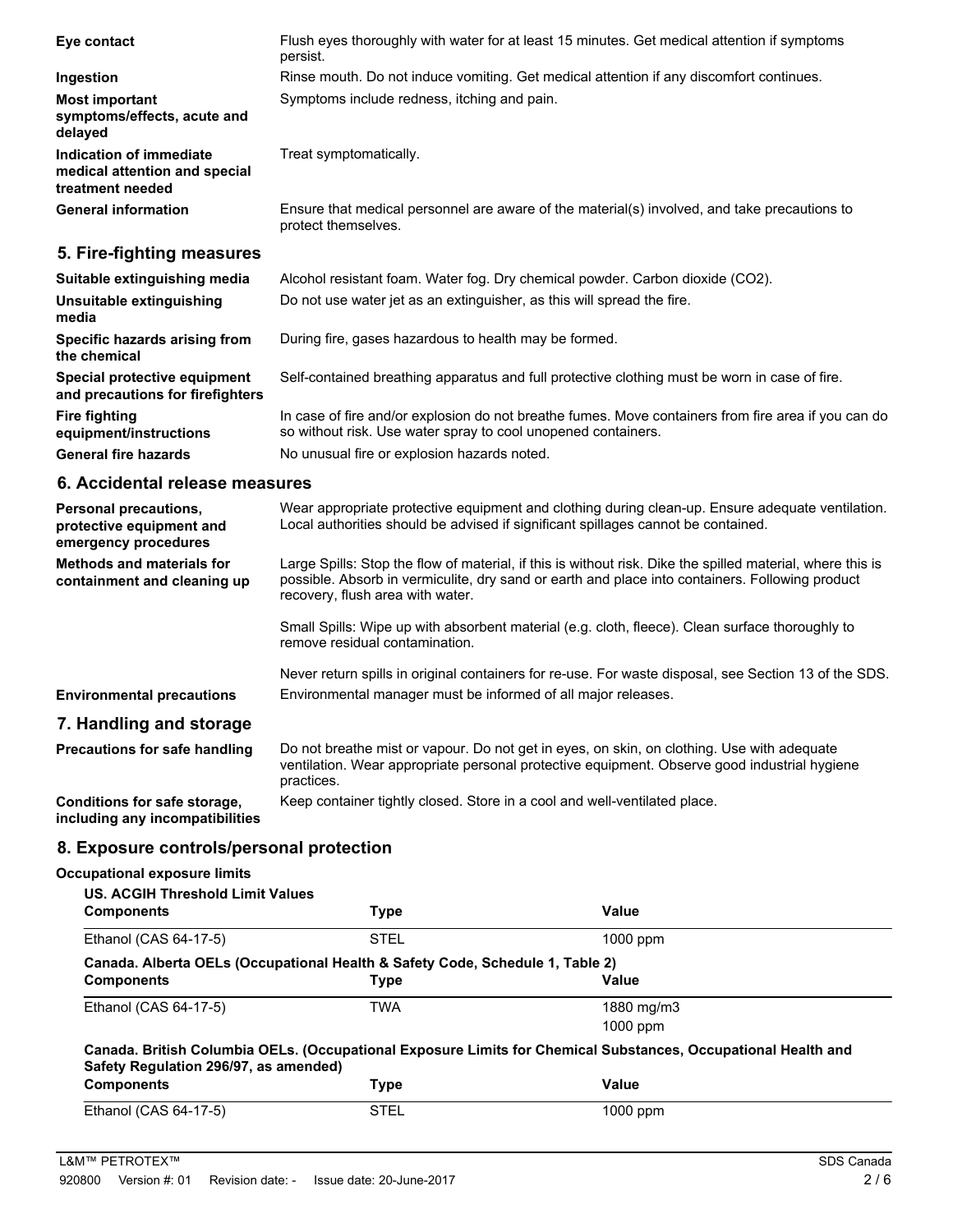| <b>Components</b>                                | Canada. Manitoba OELs (Reg. 217/2006, The Workplace Safety And Health Act)<br>Type                      | Value                                                                                                                                                                                  |
|--------------------------------------------------|---------------------------------------------------------------------------------------------------------|----------------------------------------------------------------------------------------------------------------------------------------------------------------------------------------|
| Ethanol (CAS 64-17-5)                            | <b>STEL</b>                                                                                             | 1000 ppm                                                                                                                                                                               |
| <b>Components</b>                                | Canada. Ontario OELs. (Control of Exposure to Biological or Chemical Agents)<br>Type                    | Value                                                                                                                                                                                  |
| Ethanol (CAS 64-17-5)                            | <b>STEL</b>                                                                                             | 1000 ppm                                                                                                                                                                               |
| <b>Components</b>                                | Canada. Quebec OELs. (Ministry of Labor - Regulation respecting occupational health and safety)<br>Type | <b>Value</b>                                                                                                                                                                           |
| Ethanol (CAS 64-17-5)                            | TWA                                                                                                     | 1880 mg/m3<br>1000 ppm                                                                                                                                                                 |
| <b>Biological limit values</b>                   | No biological exposure limits noted for the ingredient(s).                                              |                                                                                                                                                                                        |
| Appropriate engineering<br>controls              |                                                                                                         | Provide adequate ventilation and minimise the risk of inhalation of vapours.                                                                                                           |
|                                                  | Individual protection measures, such as personal protective equipment                                   |                                                                                                                                                                                        |
| <b>Eye/face protection</b>                       | Risk of contact: Wear approved safety glasses or goggles.                                               |                                                                                                                                                                                        |
| <b>Skin protection</b><br><b>Hand protection</b> |                                                                                                         | Wear appropriate chemical resistant gloves. Rubber gloves are recommended.                                                                                                             |
| Other                                            | Wear appropriate chemical resistant clothing.                                                           |                                                                                                                                                                                        |
| <b>Respiratory protection</b>                    | In case of insufficient ventilation, wear suitable respiratory equipment.                               |                                                                                                                                                                                        |
| <b>Thermal hazards</b>                           | Wear appropriate thermal protective clothing, when necessary.                                           |                                                                                                                                                                                        |
| General hygiene<br>considerations                | equipment to remove contaminants.                                                                       | Always observe good personal hygiene measures, such as washing after handling the material<br>and before eating, drinking, and/or smoking. Routinely wash work clothing and protective |

## **9. Physical and chemical properties**

| Appearance                                        |                   |  |
|---------------------------------------------------|-------------------|--|
| <b>Physical state</b>                             | Liquid.           |  |
| Form                                              | Liguid.           |  |
| Colour                                            | White             |  |
| Odour                                             | Not available.    |  |
| <b>Odour threshold</b>                            | Not available.    |  |
| рH                                                | 8                 |  |
| Melting point/freezing point                      | Not available.    |  |
| Initial boiling point and boiling<br>range        | 100 °C (212 °F)   |  |
| <b>Flash point</b>                                | Not available.    |  |
| <b>Evaporation rate</b>                           | Not available.    |  |
| Flammability (solid, gas)                         | Not available.    |  |
| Upper/lower flammability or explosive limits      |                   |  |
| <b>Flammability limit - lower</b><br>(%)          | Not available.    |  |
| <b>Flammability limit - upper</b><br>(%)          | Not available.    |  |
| Vapour pressure                                   | Not available.    |  |
| <b>Vapour density</b>                             | Not available.    |  |
| <b>Relative density</b>                           | 1                 |  |
| Solubility(ies)                                   |                   |  |
| Solubility (water)                                | Soluble in water. |  |
| <b>Partition coefficient</b><br>(n-octanol/water) | Not available.    |  |
| <b>Auto-ignition temperature</b>                  | Not available.    |  |
| <b>Decomposition temperature</b>                  | Not available.    |  |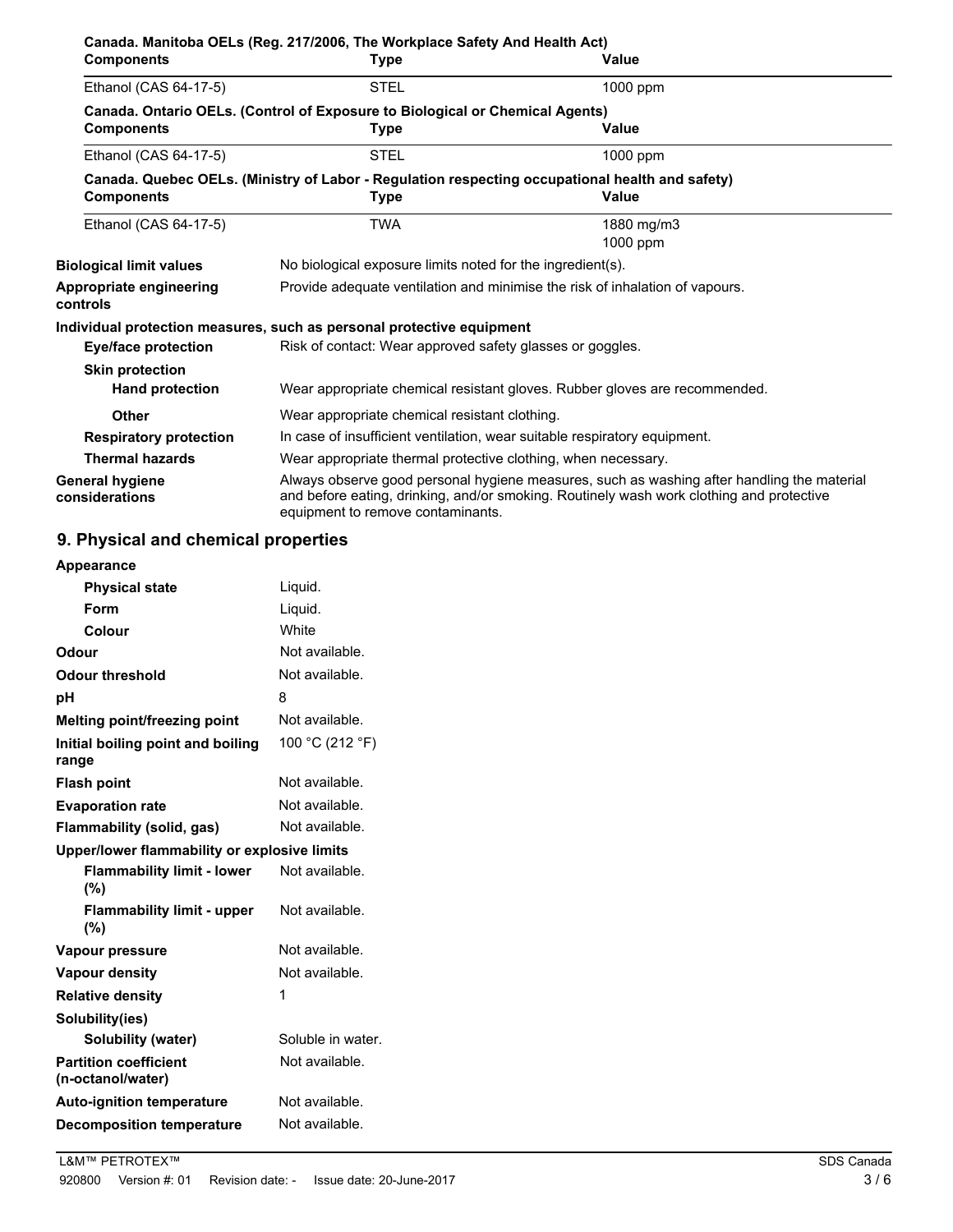**Viscosity** Not available.

## **10. Stability and reactivity**

| <b>Reactivity</b>                            | The product is stable and non-reactive under normal conditions of use, storage and transport. |
|----------------------------------------------|-----------------------------------------------------------------------------------------------|
| <b>Chemical stability</b>                    | Material is stable under normal conditions.                                                   |
| <b>Possibility of hazardous</b><br>reactions | Will not occur.                                                                               |
| <b>Conditions to avoid</b>                   | Heat, flames and sparks.                                                                      |
| Incompatible materials                       | Oxidizing agents.                                                                             |
| <b>Hazardous decomposition</b><br>products   | Carbon dioxide (CO2). Carbon monoxide.                                                        |

## **11. Toxicological information**

#### **Information on likely routes of exposure**

| <b>Inhalation</b>                                                                  | In high concentrations, vapours may be irritating to the respiratory system.                                                                                                                          |
|------------------------------------------------------------------------------------|-------------------------------------------------------------------------------------------------------------------------------------------------------------------------------------------------------|
| <b>Skin contact</b>                                                                | May cause skin irritation.                                                                                                                                                                            |
| Eye contact                                                                        | May cause eye irritation.                                                                                                                                                                             |
| Ingestion                                                                          | May cause discomfort if swallowed.                                                                                                                                                                    |
| Symptoms related to the<br>physical, chemical and<br>toxicological characteristics | Symptoms include redness, itching and pain.                                                                                                                                                           |
| Information on toxicological effects                                               |                                                                                                                                                                                                       |
| <b>Acute toxicity</b>                                                              | May cause discomfort if swallowed.                                                                                                                                                                    |
| <b>Skin corrosion/irritation</b>                                                   | May cause skin irritation on prolonged or repeated contact.                                                                                                                                           |
| Serious eye damage/eye<br>irritation                                               | May cause eye irritation on direct contact.                                                                                                                                                           |
| Respiratory or skin sensitisation                                                  |                                                                                                                                                                                                       |
| <b>Respiratory sensitisation</b>                                                   | No data available.                                                                                                                                                                                    |
| <b>Skin sensitisation</b>                                                          | Not a skin sensitiser.                                                                                                                                                                                |
| <b>Germ cell mutagenicity</b>                                                      | No data available.                                                                                                                                                                                    |
| Carcinogenicity                                                                    | Not classifiable as to carcinogenicity to humans.                                                                                                                                                     |
| Canada - Manitoba OELs: carcinogenicity                                            |                                                                                                                                                                                                       |
| Ethanol (CAS 64-17-5)                                                              | Confirmed animal carcinogen with unknown relevance to humans.                                                                                                                                         |
| <b>Reproductive toxicity</b>                                                       | No data available.                                                                                                                                                                                    |
| Specific target organ toxicity -<br>single exposure                                | No data available.                                                                                                                                                                                    |
| Specific target organ toxicity -<br>repeated exposure                              | No data available.                                                                                                                                                                                    |
| <b>Aspiration hazard</b>                                                           | Not classified.                                                                                                                                                                                       |
| <b>Chronic effects</b>                                                             | Prolonged contact may cause dryness of the skin.                                                                                                                                                      |
| 12. Ecological information                                                         |                                                                                                                                                                                                       |
| <b>Ecotoxicity</b>                                                                 | The product is not classified as environmentally hazardous. However, this does not exclude the<br>possibility that large or frequent spills can have a harmful or damaging effect on the environment. |
| <b>Persistence and degradability</b>                                               | No data is available on the degradability of this product.                                                                                                                                            |
| <b>Bioaccumulative potential</b>                                                   | No data available for this product.                                                                                                                                                                   |
| <b>Mobility in soil</b>                                                            | No data available.                                                                                                                                                                                    |
| <b>Mobility in general</b>                                                         | The product is soluble in water.                                                                                                                                                                      |

**Other adverse effects** No data available.

#### **13. Disposal considerations**

| <b>Disposal instructions</b> | Collect and reclaim or dispose in sealed containers at licensed waste disposal site. Dispose of<br>contents/container in accordance with local/regional/national/international regulations. |
|------------------------------|---------------------------------------------------------------------------------------------------------------------------------------------------------------------------------------------|
| Hazardous waste code         | The waste code should be assigned in discussion between the user, the producer and the waste<br>disposal company.                                                                           |
| L&M™ PETROTEX™               | SDS Canada                                                                                                                                                                                  |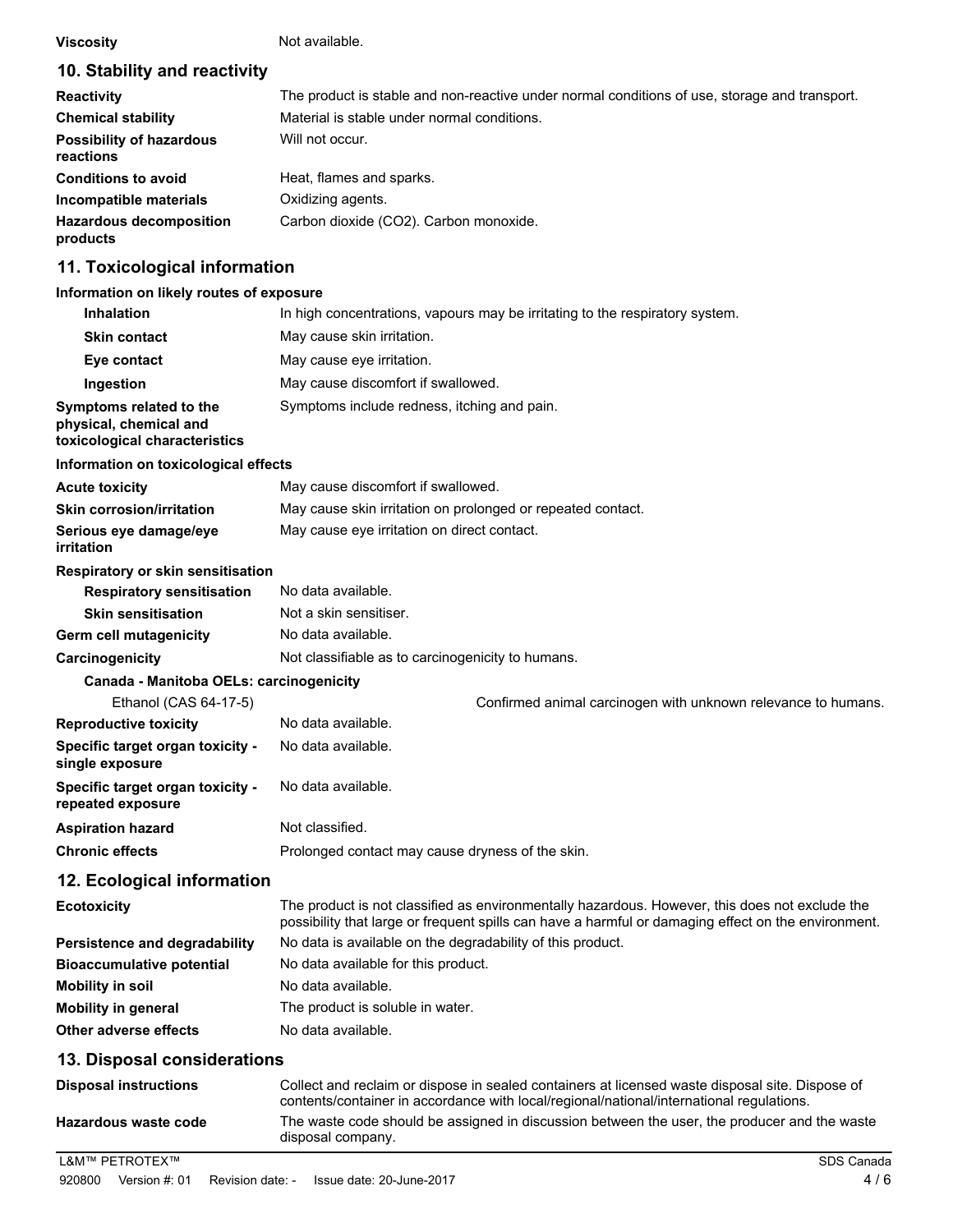**Waste from residues / unused** Dispose of in accordance with local regulations. **products**

**Contaminated packaging**

Empty containers should be taken to an approved waste handling site for recycling or disposal. Since emptied containers may retain product residue, follow label warnings even after container is emptied.

#### **14. Transport information**

#### **TDG**

Not regulated as dangerous goods.

#### **IATA**

Not regulated as dangerous goods.

#### **IMDG**

Not regulated as dangerous goods.

**Transport in bulk according to** Not applicable. **Annex II of MARPOL 73/78 and the IBC Code**

#### **15. Regulatory information**

**Canadian regulations**

This product has been classified in accordance with the hazard criteria of the HPR and the SDS contains all the information required by the HPR.

**Countries and Countries of the Countries of the Countries of the Countries of the Countries of the Countries of the Countries of the Countries of the Countries of the Countries of the Countries of the Countries of the Cou** 

| <b>Controlled Drugs and Substances Act</b>  |                                    |
|---------------------------------------------|------------------------------------|
| Not regulated.                              |                                    |
| Export Control List (CEPA 1999, Schedule 3) |                                    |
| Not listed.                                 |                                    |
| <b>Greenhouse Gases</b>                     |                                    |
| Not listed.                                 |                                    |
| <b>Precursor Control Regulations</b>        |                                    |
| Not regulated.                              |                                    |
| <b>International regulations</b>            |                                    |
| <b>Stockholm Convention</b>                 |                                    |
| Not applicable.                             |                                    |
| <b>Rotterdam Convention</b>                 |                                    |
| Not applicable.                             |                                    |
| Kyoto protocol                              |                                    |
| Not applicable.                             |                                    |
| <b>Montreal Protocol</b>                    |                                    |
| Not applicable.                             |                                    |
| <b>Basel Convention</b>                     |                                    |
| Not applicable.                             |                                    |
| <b>International Inventories</b>            |                                    |
| Country(s) or region                        | <b>Inventory name</b>              |
| Australia                                   | Australian Inven                   |
| Canada                                      | Domestic Substa                    |
| Canada                                      | Non-Domestic S                     |
| China                                       | Inventory of Exis                  |
| Europe                                      | European Invent<br>Substances (EIN |

| Australia                   | Australian Inventory of Chemical Substances (AICS)                        | Yes |
|-----------------------------|---------------------------------------------------------------------------|-----|
| Canada                      | Domestic Substances List (DSL)                                            | Yes |
| Canada                      | Non-Domestic Substances List (NDSL)                                       | No  |
| China                       | Inventory of Existing Chemical Substances in China (IECSC)                | Yes |
| Europe                      | European Inventory of Existing Commercial Chemical<br>Substances (EINECS) | Yes |
| Europe                      | European List of Notified Chemical Substances (ELINCS)                    | No  |
| Japan                       | Inventory of Existing and New Chemical Substances (ENCS)                  | Yes |
| Korea                       | Existing Chemicals List (ECL)                                             | Yes |
| New Zealand                 | New Zealand Inventory                                                     | Yes |
| Philippines                 | Philippine Inventory of Chemicals and Chemical Substances<br>(PICCS)      | Yes |
| United States & Puerto Rico | Toxic Substances Control Act (TSCA) Inventory                             | Yes |

\*A "Yes" indicates this product complies with the inventory requirements administered by the governing country(s).

A "No" indicates that one or more components of the product are not listed or exempt from listing on the inventory administered by the governing country(s).